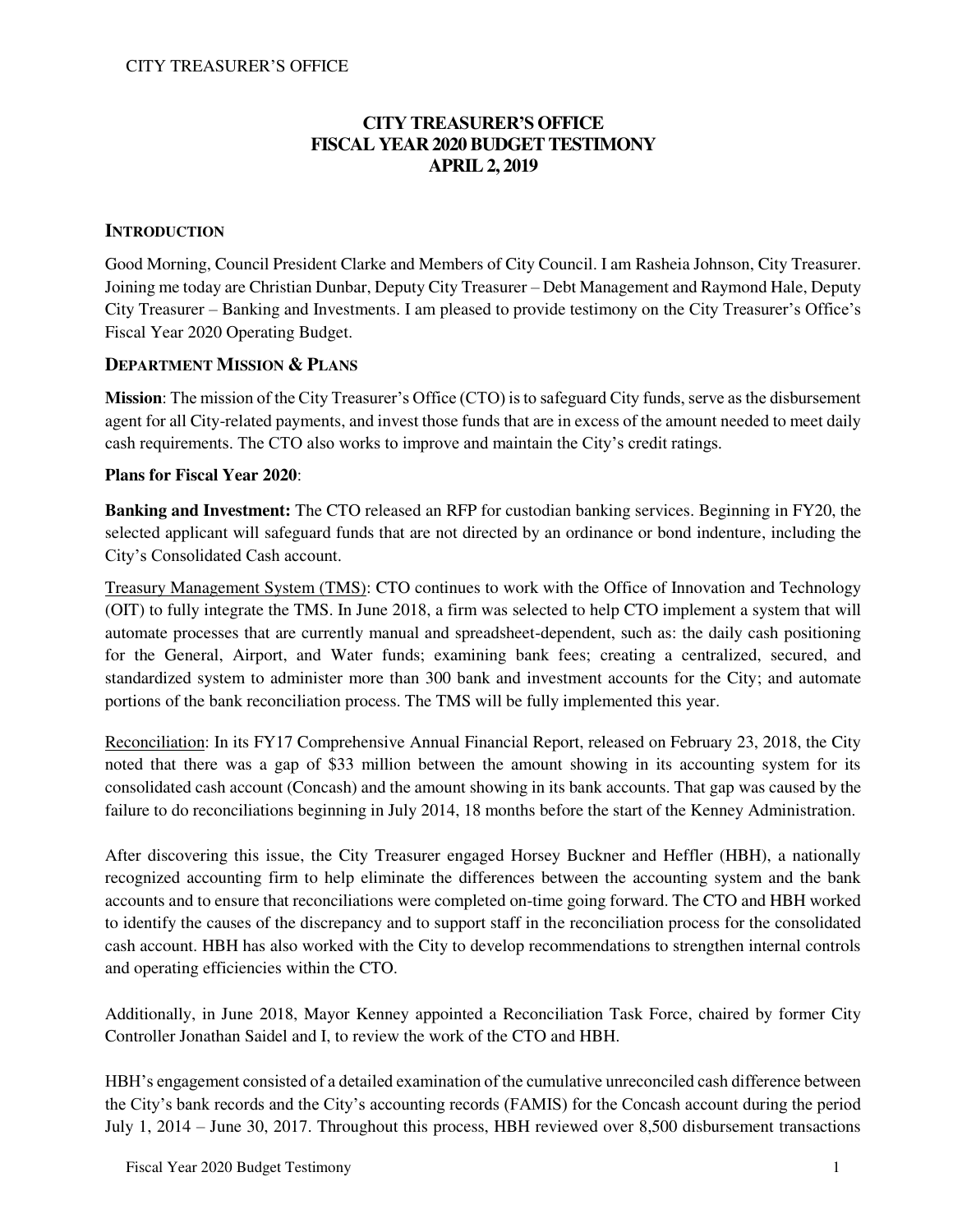and over 17,000 deposit transactions. HBH's procedures included matching both deposit and disbursement transactions from monthly bank statements as compared to FAMIS. Any transactions that did not "match" were noted as exceptions to be further investigated and resolved.

The process has led to the successful reduction of the unreconciled amount from the \$33.3 million to \$528,000. The Treasurer's Office will continue to examine its files to resolve the remaining difference. It's important to note, however, that there will often be timing differences at the end of months that can result in small differences between the amounts shown in the City's accounting system and the amounts shown in bank statements.

| <b>Consolidated Cash Variance</b> |               |  |  |  |  |  |
|-----------------------------------|---------------|--|--|--|--|--|
| Date                              | <b>Amount</b> |  |  |  |  |  |
| December 2017                     | 33.3M<br>\$   |  |  |  |  |  |
| March 2018                        | 27.6M         |  |  |  |  |  |
| April 2018                        | 26.6M         |  |  |  |  |  |
| <b>June 2018</b>                  | 28.6M         |  |  |  |  |  |
| <b>July 2018</b>                  | 27.1M         |  |  |  |  |  |
| September 2018                    | 23.2M         |  |  |  |  |  |
| November 2018                     | 2.1M          |  |  |  |  |  |
| December 2018                     | 882K          |  |  |  |  |  |
| January 2019                      | 528K          |  |  |  |  |  |

HBH's final report to the CTO and the Reconciliation Task Force also identified areas in need of improvement and proposed recommendations for how to achieve those improvements. HBH's recommendations will help ensure that the City does not face another prolonged period during which reconciliations aren't completed.

Among the recommendations that either have been implemented or will be implemented are the following:

- 1. Increasing staffing in the City Treasurer's Office
- 2. Cross-training employees in the City Treasurer's Office
- 3. Developing a policies and procedures manual to detail all of the CTO's functions
- 4. Implementing an automated treasury management system with a reconciliation module

The CTO is up-to-date with all bank reconciliations and is in the process of implementing the recommendations. This budget includes funding to help implement those recommendations. The CTO will have a formal policies and procedures manual implemented by the end of FY19.

Investment Management: CTO released an RFP to expand the depth and breadth of its team of its investment managers in 2018. CTO enlarged the pool of asset managers from eight to fourteen (including the seven incumbent managers that responded to the RFP), with approximately \$3 billion under management. Seven firms qualify as minority- and woman-owned businesses. As of March 2019, 33% of the City's assets are under management with minority- and woman-owned businesses, compared to the previous 11%, and 68% of the assets under management are with firms headquartered in Philadelphia or the surrounding area. Expanding the total number of available investment managers created a more competitive fee environment in addition to providing flexibility if one or more firms are not meeting their assigned benchmarks.

Investment Policy: CTO will also update the City's Investment Policy, which was last updated in September 2014. Investments covered under this investment policy include all operating, capital, debt service, and debt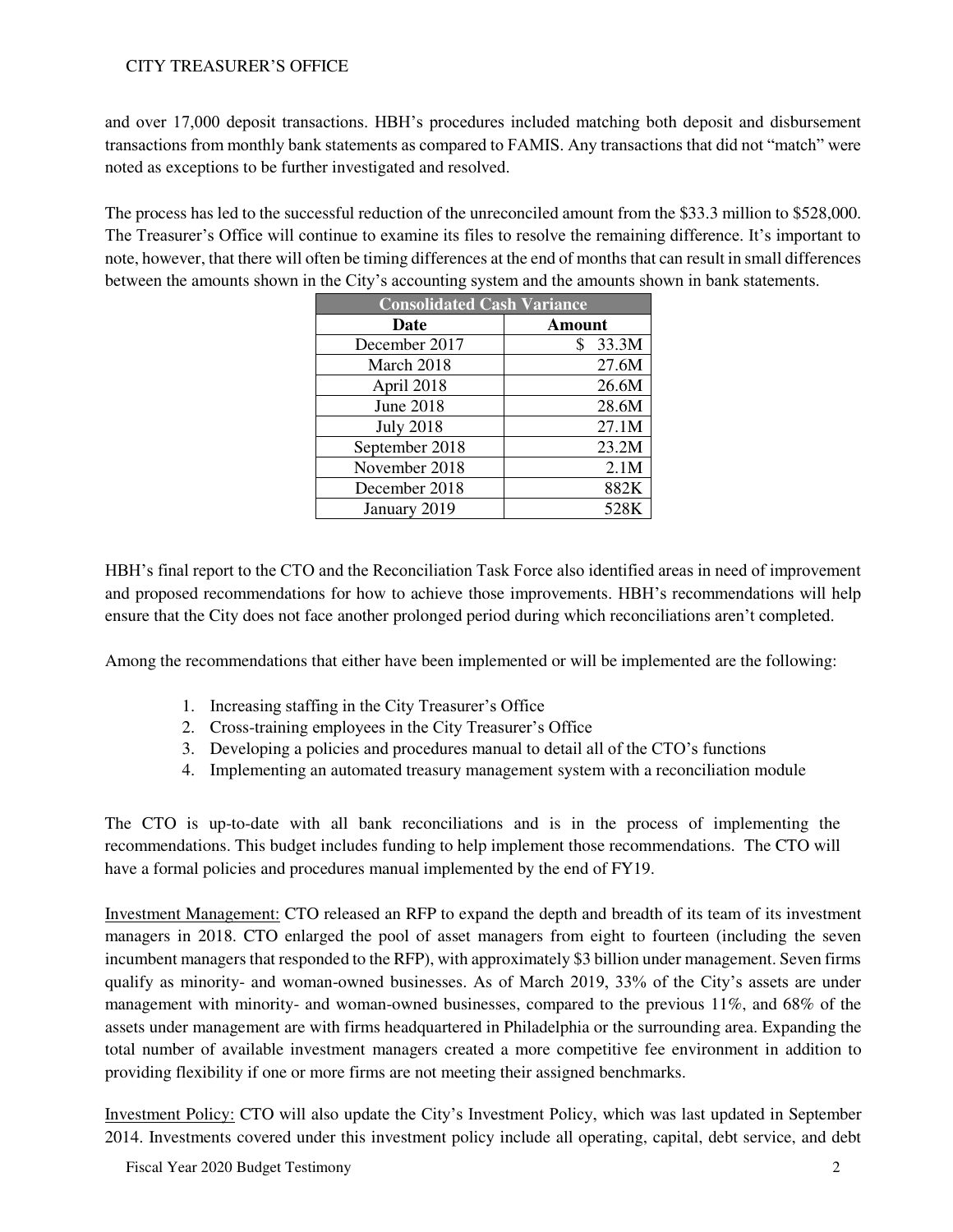service reserve accounts of the City's General Fund, Water Department, Aviation Division, and Philadelphia Gas Works.

Debt Management**:** Over the five years of the Plan, the CTO will continue to manage new and outstanding City debt. The list below details upcoming debt transactions for the remainder of FY19 and FY20.

- Spring 2019: General Obligation Refunding Bonds
- Summer 2019: General Obligation Revenue Bonds New Money
- Summer 2019: Water and Wastewater Revenue Bonds New Money
- Fall 2019: Philadelphia Authority for Industrial Development New Money
- Fall 2019: Tax and Revenue Anticipation Notes (TRAN) for FY20 (if necessary)

In addition to new bond transactions, the CTO will issue and award three RFPs for professional service contracts that are due to expire.

- Spring 2019: Municipal Advisor for Philadelphia Water Department
- Fall 2019: Bond Counsel for TRAN
- Fall 2019: Municipal Advisor for General Obligation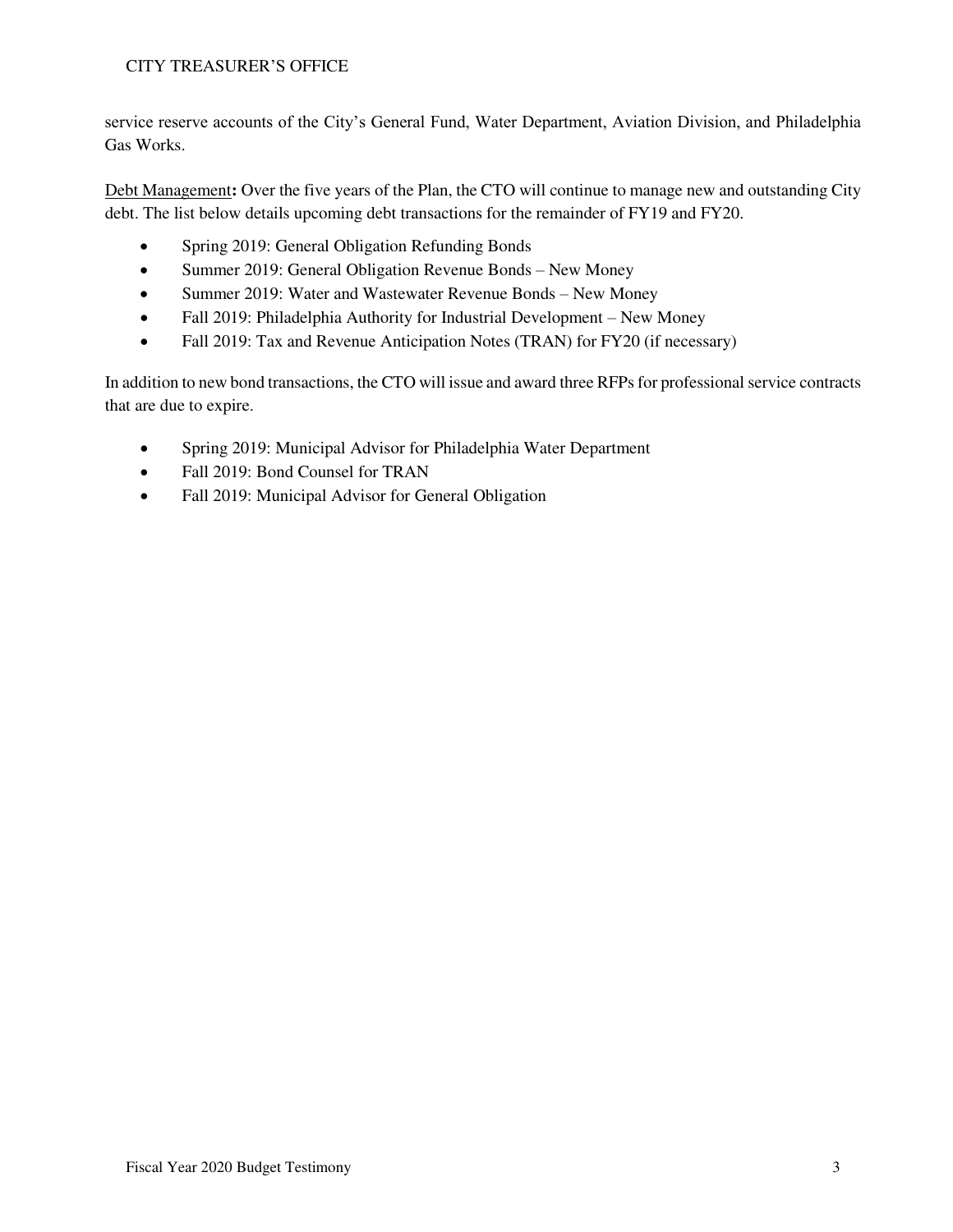| <b>Staff Demographics Summary (as of November 2018)</b> |                |                             |          |           |  |  |  |  |  |
|---------------------------------------------------------|----------------|-----------------------------|----------|-----------|--|--|--|--|--|
|                                                         | Total          | Minority                    | White    | Female    |  |  |  |  |  |
| Number of Full-Time Staff                               | 17             | 12                          | 5        | 11        |  |  |  |  |  |
| Number of Exempt Staff                                  | 8              | 6                           | 2        | 4         |  |  |  |  |  |
| Number of Executive Staff                               | $\overline{2}$ | $\mathcal{D}_{\mathcal{L}}$ | 0        |           |  |  |  |  |  |
| (deputy level and above)                                |                |                             |          |           |  |  |  |  |  |
| Average Salary, Full-Time Staff                         | \$69,721       | \$71,612                    | \$65,183 | \$68,172  |  |  |  |  |  |
| Average Salary, Exempt Staff                            | \$82,083       | \$81,113                    | \$84,996 | \$82,400  |  |  |  |  |  |
| Average Salary, Executive Staff                         | \$127,978      | \$127,978                   | N/A      | \$149,350 |  |  |  |  |  |
| Median Salary, Full-Time Staff                          | \$57,964       | \$58,540                    | \$57,964 | \$57,964  |  |  |  |  |  |
| Median Salary, Exempt Staff                             | \$74,675       | \$65,920                    | \$84,996 | \$65,920  |  |  |  |  |  |
| Median Salary, Executive Staff                          | \$127,978      | \$127,978                   | N/A      | \$149,350 |  |  |  |  |  |

# **BUDGET SUMMARY & OTHER BUDGET DRIVERS**

| <b>Employment Levels (as of November 2018)</b>            |                            |                                                  |  |  |  |  |  |  |
|-----------------------------------------------------------|----------------------------|--------------------------------------------------|--|--|--|--|--|--|
|                                                           | Budgeted in<br><b>FY19</b> | Filled as of the<br>Increment Run<br>$(11/18)^*$ |  |  |  |  |  |  |
| Number of Full-Time Positions                             | 16                         | 17                                               |  |  |  |  |  |  |
| Number of Exempt Positions                                | 9                          |                                                  |  |  |  |  |  |  |
| Number of Executive Positions<br>(deputy level and above) | 3                          | 2                                                |  |  |  |  |  |  |
| Average Salary of All Full-Time<br>Positions              | \$71,598                   | \$69,721                                         |  |  |  |  |  |  |
| Median Salary of All Full-Time<br>Positions               | \$58,852                   | \$57,964                                         |  |  |  |  |  |  |

\*These numbers reflect the 17 positions filled as of November 2018, including 1 position paid for out of Finance's budget and 1 position paid for out of Pension's budget.

| <b>General Fund Financial Summary by Class</b>    |                                 |                            |                                 |                               |                                 |                                 |  |  |  |  |
|---------------------------------------------------|---------------------------------|----------------------------|---------------------------------|-------------------------------|---------------------------------|---------------------------------|--|--|--|--|
|                                                   | FY18 Original<br>Appropriations | FY18 Actual<br>Obligations | FY19 Original<br>Appropriations | FY19 Estimated<br>Obligations | FY20 Proposed<br>Appropriations | Difference:<br><b>FY20-FY19</b> |  |  |  |  |
| Class 100 - Employee Compensation                 | \$1,062,869                     | \$1,064,446                | \$1,046,647                     | \$1,080,056                   | \$1,262,499                     | \$182,443                       |  |  |  |  |
| Class 200 - Purchase of Services                  | \$118,444                       | \$100,862                  | \$623,444                       | \$623,444                     | \$198,444                       | $(\$425,000)$                   |  |  |  |  |
| Class $300/400$ - Materials, Supplies & Equipment | \$22,224                        | \$12,166                   | \$22,224                        | \$22,224                      | \$22,224                        | \$0                             |  |  |  |  |
|                                                   | \$1,203,537                     | \$1,177,474                | \$1,692,315                     | \$1,725,724                   | \$1,483,167                     | $(\$242,557)$                   |  |  |  |  |

| <b>Contracts Summary (Professional Services only)</b> |             |             |             |             |             |                       |  |  |  |  |
|-------------------------------------------------------|-------------|-------------|-------------|-------------|-------------|-----------------------|--|--|--|--|
|                                                       | <b>FY14</b> | <b>FY15</b> | <b>FY16</b> | <b>FY17</b> | <b>FY18</b> | FY19 YTD<br>(01 & 02) |  |  |  |  |
| Total amount of contracts                             | \$2,292,640 | \$2,584,452 | \$2,844,125 | \$2,675,767 | \$6,331,506 | \$2,449,904           |  |  |  |  |
| Total amount to M/W/DSBE                              | \$513,886   | \$627,050   | \$618,547   | \$1,166,253 | \$3,190,181 | \$1,746,297           |  |  |  |  |
| <b>Participation Rate</b>                             | 22%         | 24%         | 22%         | 44%         | 50%         | 71%                   |  |  |  |  |

| <b>Total M/W/DSBE Contract Participation Goal (Public Works;</b><br>Services, Supplies & Equipment; and Professional Services<br>combined) |             |             |             |
|--------------------------------------------------------------------------------------------------------------------------------------------|-------------|-------------|-------------|
|                                                                                                                                            | <b>FY18</b> | <b>FY19</b> | <b>FY20</b> |
| M/W/DSBE Contract Participation Goal                                                                                                       | 30%         | 30%         | 30%         |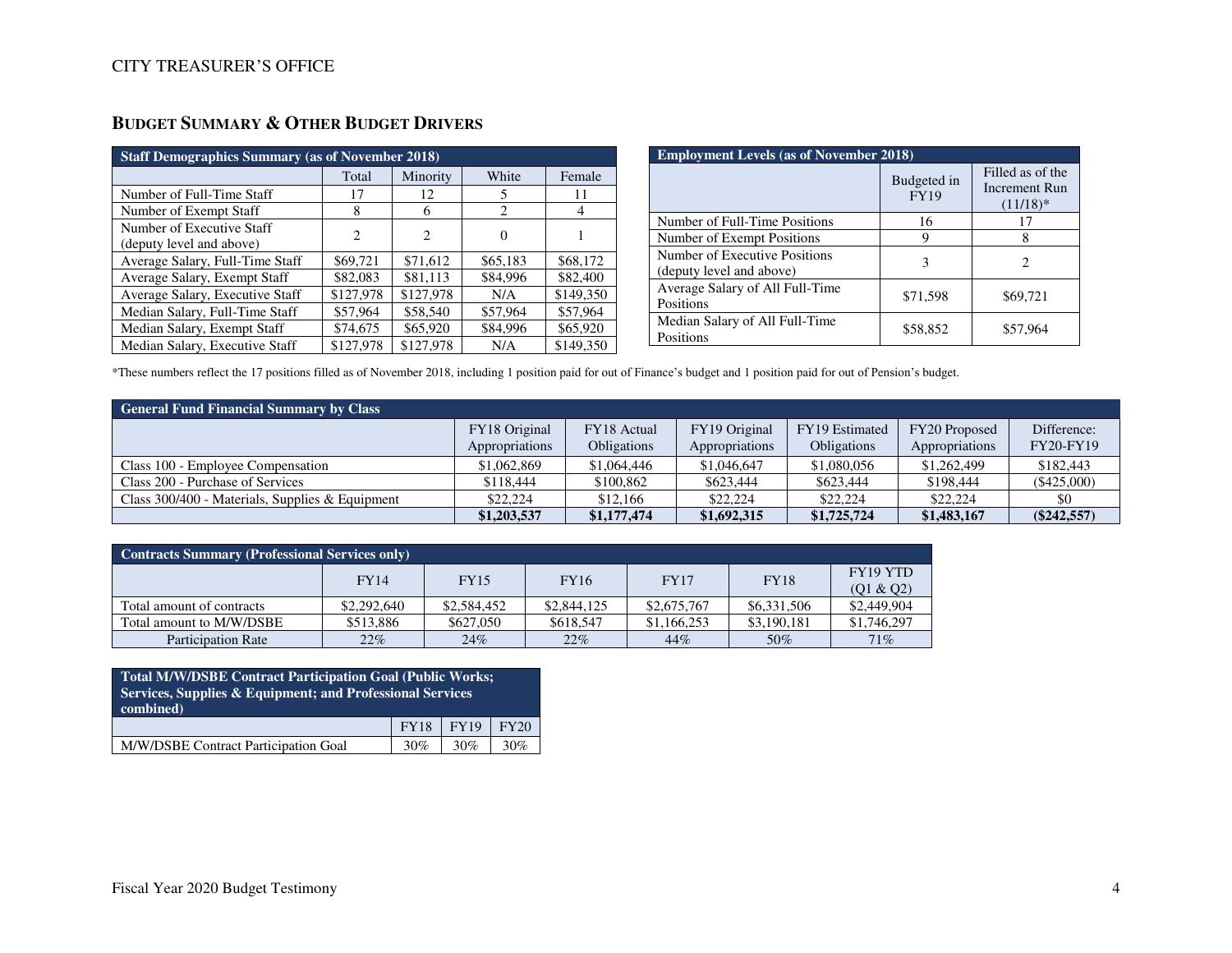### **PROPOSED BUDGET OVERVIEW**

### **Proposed Funding Request**:

The proposed Fiscal Year 2020 General Fund budget totals \$1,483,167, a decrease of \$242,557 from Fiscal Year 2019 estimated obligation levels. This decrease is primarily due to the elimination of funds for an external accounting consultant to assist with the historical consolidated cash account reconciliation.

The proposed budget includes:

- \$1,262,499 in Class 100, a \$182,443 increase over FY19. The additional funds will add a new employee to the accounting team, which was a part of the recommendations in the outside accounting firm's final report. In addition, the additional funds will cover the salary for an existing employee hired in January 2018 (paid for by Finance in FY18 and FY19) and provide a pay increase for District Council 33 employees.
- \$198,444 in Class 200, a \$425,000 decrease from FY19. The reduction in funding is due to the elimination of \$500,000 that had been used for the external accounting consultant assisting with the consolidated cash account reconciliation, which has now concluded. A \$75,000 increase will be used for Professional Services in Class 250 to pay for an RFP requested by City Council to conduct a feasibility study on the City's ability to establish and operate a municipally owned bank.
- \$22,244 in Class 300 and 400, no change from FY19.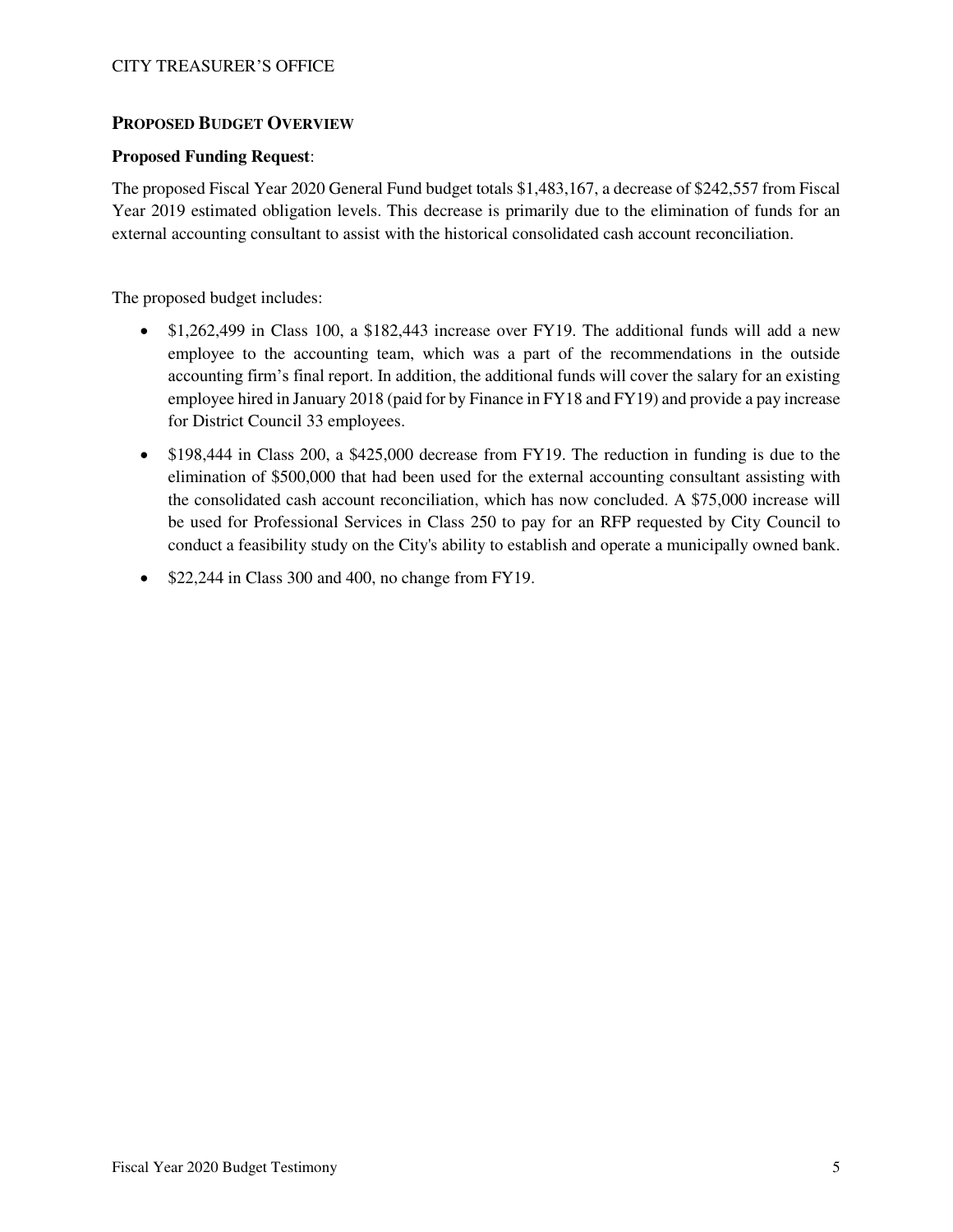# **STAFFING LEVELS**

The department is requesting 18 budgeted positions for FY20, an increase of two positions from FY19.

The increase is attributed to adding funds into the CTO's budget for an employee hired in January 2018 (paid for by Finance in FY18 and FY19) and adding a new employee to the accounting team which was a part of the recommendations in the outside accounting firm's final report.

## **NEW HIRES**

| New Hires (from 7/1/2018 to 11/25/18) |                                     |       |  |  |  |  |  |
|---------------------------------------|-------------------------------------|-------|--|--|--|--|--|
|                                       | <b>Total Number</b><br>of New Hires | Hindi |  |  |  |  |  |
| Asian                                 |                                     |       |  |  |  |  |  |
| Total                                 |                                     |       |  |  |  |  |  |

The CTO hired one new executive employee in January 2019.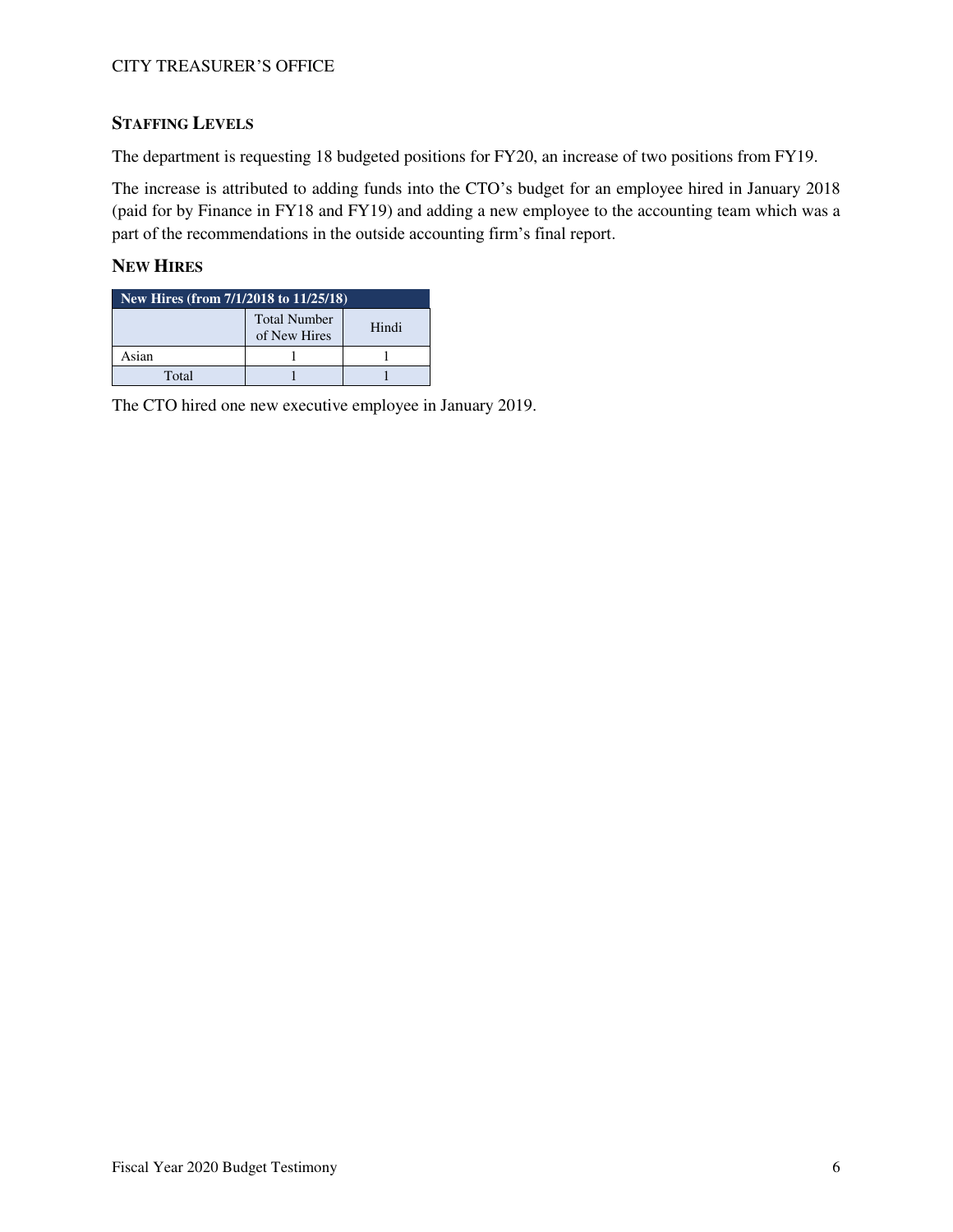## **PERFORMANCE, CHALLENGES, AND INITIATIVES**

# **DEBT MANAGEMENT PROGRAM**

#### **FY20 Strategic Goals**

- Maintain and/or upgrade all of the City's credit ratings (A2, A, A-).
- Increase the participation of institutional buyers in the City's investor pool to borrow at a lower interest rate, creating additional savings for the City.

| <b>FY20 Performance Measures</b>                                 |             |                 |             |               |  |  |  |  |  |
|------------------------------------------------------------------|-------------|-----------------|-------------|---------------|--|--|--|--|--|
|                                                                  | <b>FY18</b> | <b>FY19 YTD</b> | <b>FY19</b> | FY20          |  |  |  |  |  |
| Measure <sup>1</sup>                                             | Actual      | $(Q1 + Q2)$     | Target      | Target        |  |  |  |  |  |
| Net present value savings of the refunded bonds for General      | 8.04%       | N/A             | $>$ 3.00%   | $>$ 3.00%     |  |  |  |  |  |
| Obligations (GO) debt versus the City's debt policy              |             |                 |             |               |  |  |  |  |  |
| Net present value savings of the refunded bonds for Water debt   | 13.22%      | N/A             | $>$ 3.00%   | $> 3.00\%$    |  |  |  |  |  |
| Net present value savings of the refunded bonds for Gas debt     | $10.11\%$   | N/A             | $>$ 3.00%   | $> 3.00\%$    |  |  |  |  |  |
| Net present value savings of the refunded bonds for Airport debt | 15.13%      | N/A             | $>$ 3.00%   | $\geq 3.00\%$ |  |  |  |  |  |

*<sup>1</sup>The City's Debt policy requires a minimum net present value savings of 3% on the principal amount of refunded bonds including costs of issuance on each refunding transaction. These are annual measures, and FY19 data will be available at FY19 year-end. CTO did not have any refunding bond transactions during FY19 Q1 + Q2.*

# **BANKING AND INVESTMENT MANAGEMENT PROGRAM**

#### **FY20 Strategic Goals**

- Update the City's Investment Policy.
- Implement a fully integrated Treasury Management System.
- Enroll all CTO vendors in Automated Clearing House (ACH), reducing the number of paper checks printed by the City Treasurer's Office.

| <b>FY20 Performance Measures</b>                                     |             |             |                                              |                                              |  |  |  |  |
|----------------------------------------------------------------------|-------------|-------------|----------------------------------------------|----------------------------------------------|--|--|--|--|
|                                                                      | <b>FY18</b> | FY19 YTD    |                                              |                                              |  |  |  |  |
| Measure                                                              | Actual      | $(Q1 + Q2)$ | FY19 Target                                  | FY20 Target                                  |  |  |  |  |
| Con-cash actual investment return $(1 \text{ year})^1$               | $1.06\%$    | $1.55\%$    | Meet and/or<br>exceed portfolio<br>benchmark | Meet and/or<br>exceed portfolio<br>benchmark |  |  |  |  |
| Percent of bank accounts that are reconciled (of 77<br>$accounts)^2$ | $90.90\%$   | 97.40%      | 100.00%                                      | 100.00%                                      |  |  |  |  |

<sup>1</sup>*Quarterly results are the annual returns (net of fees) at the end of each quarter for the Con-Cash investment portfolio (i.e. FY19 Q1 will be the total return of the portfolio from 10/1/17-9/30/18). The BAML three-month T-Bill Total Return for the one-year period ending 9/30/18 was 1.59%.*

*2 As of 12/31/18 (the end of FY19 Q2), 76 of the 77 City bank accounts were reconciled. As of 3/15/19, all 77 accounts were reconciled.*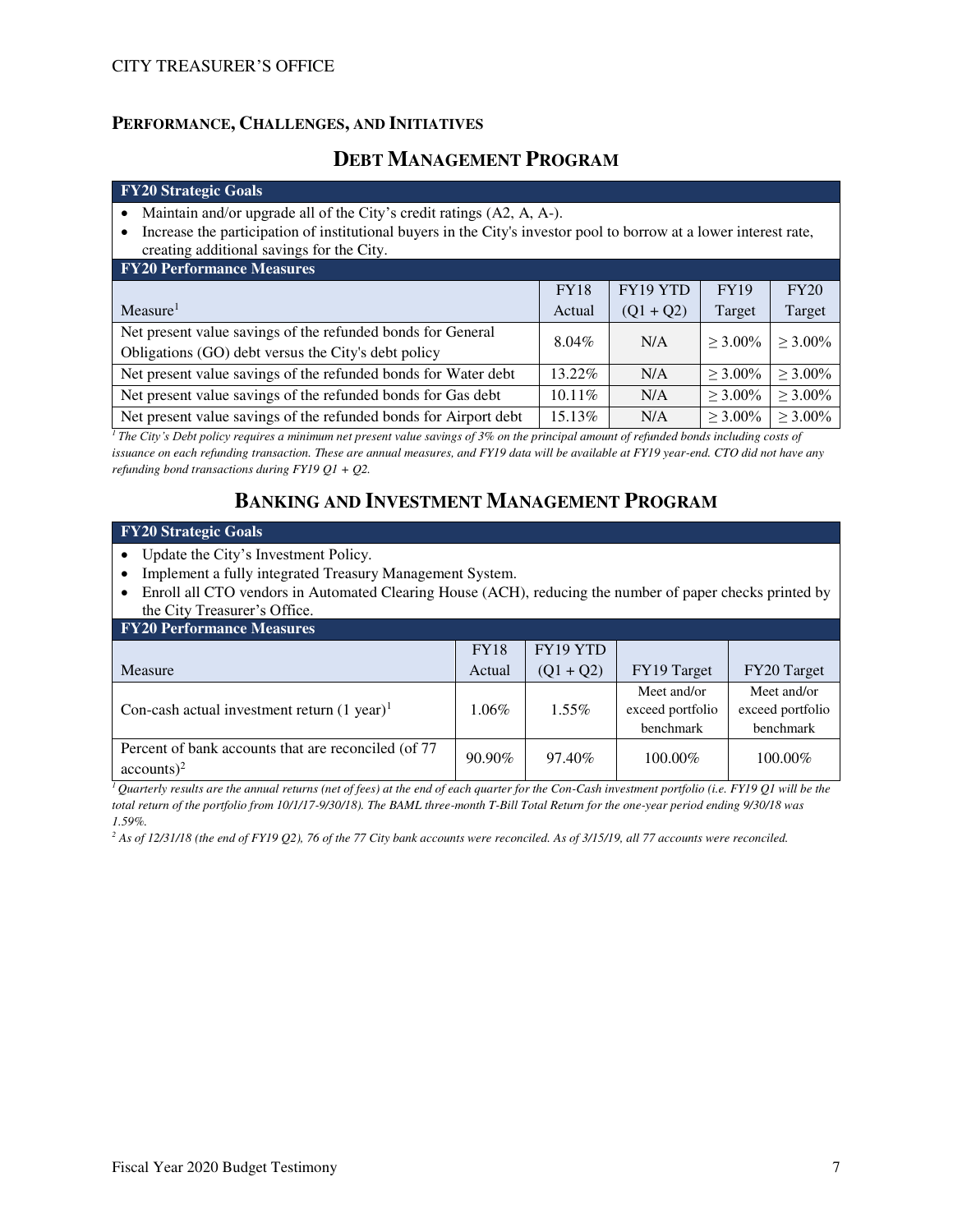# **OTHER BUDGETARY IMPACTS**

# **Federal and State (Where Applicable)**

N/A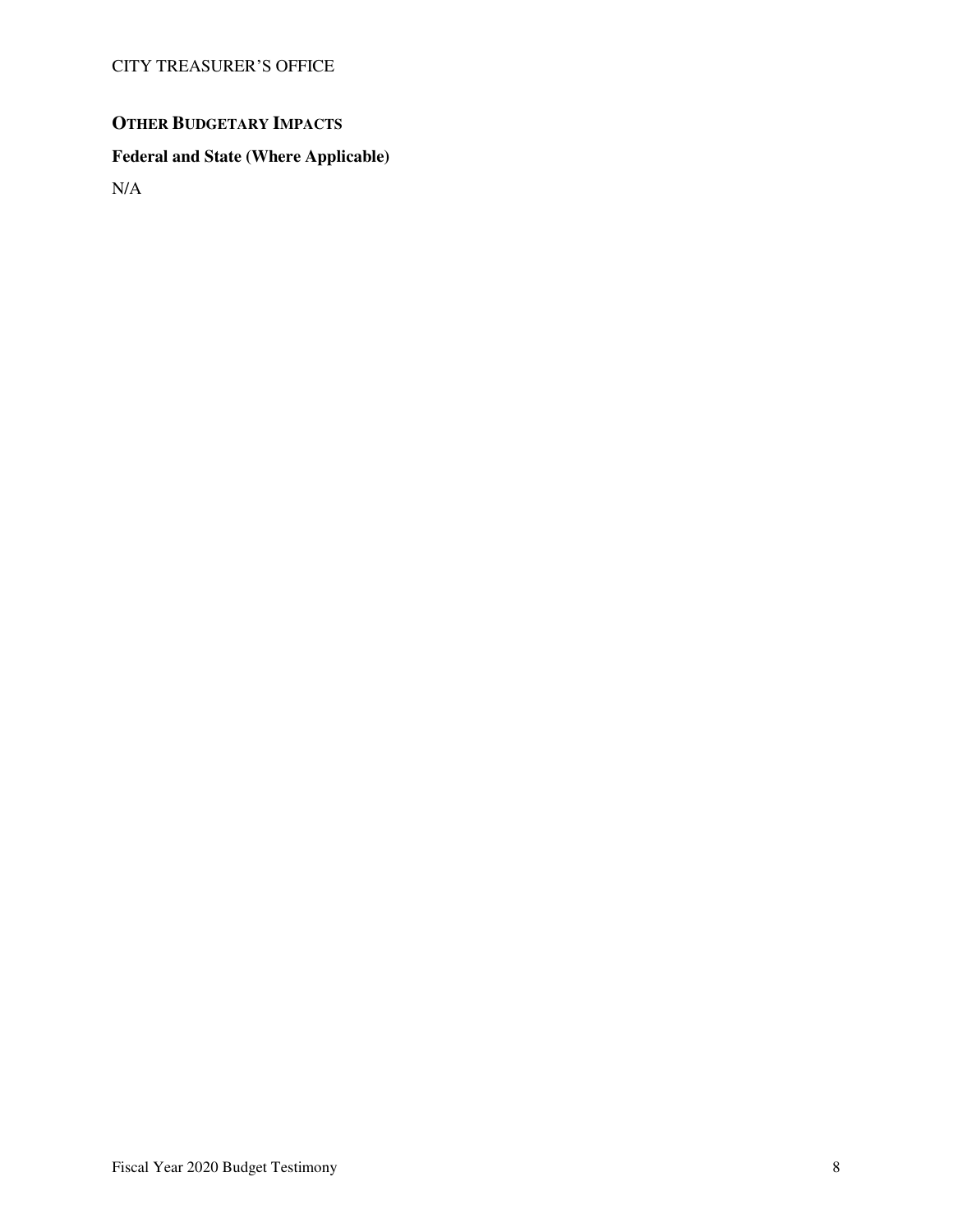## **CONTRACTING EXPERIENCE**

| M/W/DSBE Participation on Large Professional Services Contracts with For-Profit Vendors |                                                            |                                    |                          |                               |                                       |                                                 |                                          |                                         |                                                   |                                                                                                                             |                                                                                          |
|-----------------------------------------------------------------------------------------|------------------------------------------------------------|------------------------------------|--------------------------|-------------------------------|---------------------------------------|-------------------------------------------------|------------------------------------------|-----------------------------------------|---------------------------------------------------|-----------------------------------------------------------------------------------------------------------------------------|------------------------------------------------------------------------------------------|
|                                                                                         | Top Five Largest Contracts over \$34,000 for FY19          |                                    |                          |                               |                                       |                                                 |                                          |                                         |                                                   |                                                                                                                             |                                                                                          |
| Vendor Name                                                                             | <b>Brief</b><br>Description of<br>Service<br>Provided      | Dollar<br>Amount<br>of<br>Contract | <b>RFP</b> Issue<br>Date | Contract<br><b>Start Date</b> | Ranges in<br><b>RFP</b>               | $%$ of<br>M/W/DSBE<br>Participation<br>Achieved | \$ Value of<br>M/W/DSBE<br>Participation | Total %<br>Participation<br>- All DSBEs | Total \$<br>Value<br>Participation<br>- All DSBEs | Is This a<br>Local<br>Business?<br>(principal)<br>place of<br>business<br>located<br>within City<br>limits)<br>[yes $/$ no] | Does the<br>Vendor<br>Have a<br>Waiver for<br>Living Wage<br>Compliance?<br>[yes $/no$ ] |
| Cozen<br>O'Connor*                                                                      | General<br><b>Obligation Fund</b><br><b>Bond Counsel</b>   | \$563,044                          | 6/27/2014                | 12/15/2014                    | MBE: 0%<br><b>WBE: 0%</b><br>DSBE: 0% | $0\%$<br>100%<br>$0\%$                          | \$0<br>\$563,044<br>\$0                  | 100%                                    | \$563,044                                         | Yes                                                                                                                         | N <sub>o</sub>                                                                           |
| Horsey,<br>Buckner,<br>Heffler                                                          | Accounting<br>Consultant                                   | \$423,528                          | 11/15/2017               | 4/15/2018                     | MBE: 0%<br>WBE: 0%<br>DSBE: 0%        | 100%<br>$0\%$<br>$0\%$                          | \$423,528<br>\$0<br>\$0                  | 100%                                    | \$423,528                                         | Yes                                                                                                                         | No                                                                                       |
| Hawkins<br>Delafield &<br>Wood LLP                                                      | General<br><b>Obligation Fund</b><br>Disclosure<br>Counsel | \$144,060                          | 6/27/2014                | 12/15/2014                    | MBE: 0%<br><b>WBE: 0%</b><br>DSBE: 0% | $0\%$<br>$0\%$<br>$0\%$                         | \$0<br>\$0<br>\$0                        | $0\%$                                   | \$0                                               | N <sub>0</sub>                                                                                                              | No                                                                                       |
| Greenberg<br>Traurig, LLP                                                               | <b>PWD</b><br>Disclosure<br>Counsel                        | \$110,000                          | 8/16/2016                | 1/1/2017                      | MBE: 0%<br><b>WBE: 0%</b><br>DSBE: 0% | $0\%$<br>$0\%$<br>$0\%$                         | \$0<br>\$0<br>\$0                        | $0\%$                                   | \$0                                               | Yes                                                                                                                         | N <sub>o</sub>                                                                           |
| <b>PFM</b> Financial<br><b>Advisors LLC</b>                                             | <b>PWD</b> Municipal<br>Advisor                            | \$105,819                          | 10/1/2015                | 1/1/2016                      | MBE: 0%<br><b>WBE: 0%</b><br>DSBE: 0% | $0\%$<br>$0\%$<br>$0\%$                         | \$0<br>\$0<br>\$0                        | $0\%$                                   | \$0                                               | Yes                                                                                                                         | No                                                                                       |

\* In accordance with the City's Office of Economic Opportunity Diverse Lawyer Rule, the attorney working directly with CTO on the above contract is a woman in a partnership position at a majority owned law firm, it can counted as a WBE.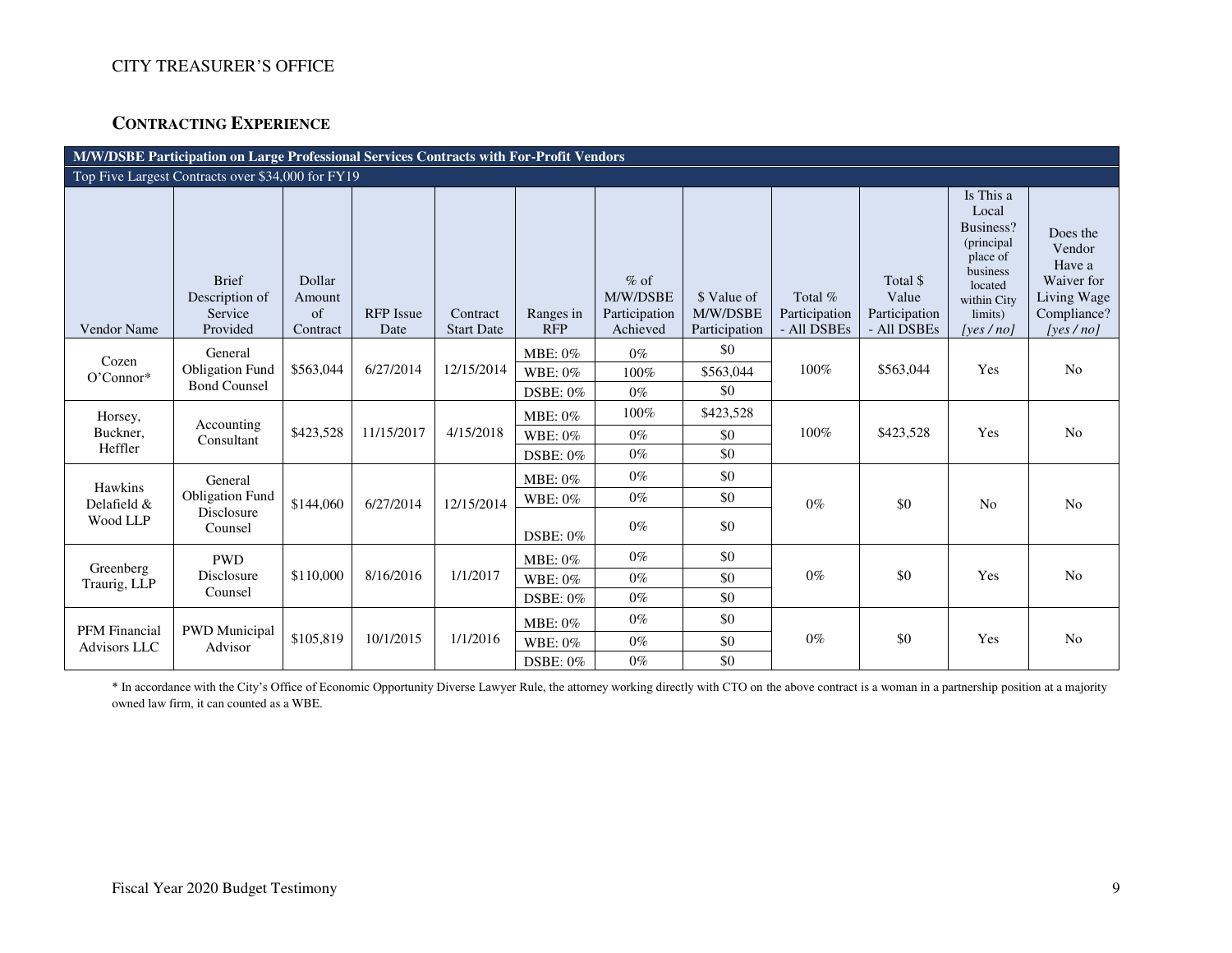# **EMPLOYEE DATA**

|                      | <b>Staff Demographics (as of November 2018)</b> |                |                        |                  |                  |  |  |  |  |
|----------------------|-------------------------------------------------|----------------|------------------------|------------------|------------------|--|--|--|--|
|                      | <b>Full-Time Staff</b>                          |                | <b>Executive Staff</b> |                  |                  |  |  |  |  |
|                      | Male                                            | Female         |                        | Male             | Female           |  |  |  |  |
|                      | African-                                        | African-       |                        | African-         | African-         |  |  |  |  |
|                      | American                                        | American       |                        | American         | American         |  |  |  |  |
| Total                | 3                                               | 6              | <b>Total</b>           | 1                | 1                |  |  |  |  |
| % of Total           | 18%                                             | 35%            | % of Total             | 50%              | 50%              |  |  |  |  |
| Average Salary       | \$69,346                                        | \$78,500       | Average Salary         | \$106,605        | \$149,350        |  |  |  |  |
| <b>Median Salary</b> | \$50,962                                        | \$65,920       | Median Salary          | \$106,605        | \$149,350        |  |  |  |  |
|                      | White                                           | White          |                        | White            | White            |  |  |  |  |
| Total                | $\overline{c}$                                  | 3              | Total                  | $\theta$         | $\boldsymbol{0}$ |  |  |  |  |
| % of Total           | 12%                                             | 18%            | % of Total             | $0\%$            | $0\%$            |  |  |  |  |
| Average Salary       | \$84,996                                        | \$51,975       | Average Salary         | \$0              | \$0              |  |  |  |  |
| Median Salary        | \$84,996                                        | \$54,781       | <b>Median Salary</b>   | \$0              | \$0              |  |  |  |  |
|                      | Hispanic                                        | Hispanic       |                        | Hispanic         | Hispanic         |  |  |  |  |
| Total                | $\overline{0}$                                  | $\theta$       | Total                  | $\theta$         | $\mathbf{0}$     |  |  |  |  |
| % of Total           | $0\%$                                           | $0\%$          | % of Total             | $0\%$            | $0\%$            |  |  |  |  |
| Average Salary       | \$0                                             | \$0            | Average Salary         | \$0              | \$0              |  |  |  |  |
| <b>Median Salary</b> | \$0                                             | \$0            | Median Salary          | \$0              | \$0              |  |  |  |  |
|                      | Asian                                           | Asian          | Asian                  |                  | Asian            |  |  |  |  |
| Total                | $\mathbf{1}$                                    | $\overline{c}$ | Total                  | $\boldsymbol{0}$ | $\boldsymbol{0}$ |  |  |  |  |
| % of Total           | $6\%$                                           | 12%            | % of Total             | $0\%$            | $0\%$            |  |  |  |  |
| Average Salary       | \$57,339                                        | \$61,484       | Average Salary         | \$0              | \$0              |  |  |  |  |
| <b>Median Salary</b> | \$57,339                                        | \$61,484       | <b>Median Salary</b>   | \$0              | \$0              |  |  |  |  |
|                      | Other                                           | Other          |                        | Other            | Other            |  |  |  |  |
| Total                | $\theta$                                        | $\overline{0}$ | Total                  | $\theta$         | $\theta$         |  |  |  |  |
| % of Total           | $0\%$                                           | $0\%$          | % of Total             | $0\%$            | $0\%$            |  |  |  |  |
| Average Salary       | \$0                                             | \$0            | Average Salary         | \$0              | \$0              |  |  |  |  |
| Median Salary        | \$0                                             | \$0            | <b>Median Salary</b>   | \$0              | \$0              |  |  |  |  |
|                      | Bilingual                                       | Bilingual      |                        | Bilingual        | Bilingual        |  |  |  |  |
| Total                | 3                                               | $\overline{2}$ | Total                  | 1                | $\theta$         |  |  |  |  |
| % of Total           | 18%                                             | 12%            | % of Total             | 50%              | $0\%$            |  |  |  |  |
| Average Salary       | \$71,635                                        | \$61,484       | Average Salary         | \$106,605        | \$0              |  |  |  |  |
| <b>Median Salary</b> | \$57,339                                        | \$61,484       | Median Salary          | \$106,605        | \$0              |  |  |  |  |
|                      | Male                                            | Female         |                        | Male             | Female           |  |  |  |  |
| Total                | 6                                               | 11             | Total                  | 1                | 1                |  |  |  |  |
| % of Total           | $35\%$                                          | 65%            | % of Total             | 50%              | 50%              |  |  |  |  |
| Average Salary       | \$72,561                                        | \$68,172       | Average Salary         | \$106,605        | \$149,350        |  |  |  |  |
| <b>Median Salary</b> | \$67,295                                        | \$57,964       | <b>Median Salary</b>   | \$106,605        | \$149,350        |  |  |  |  |